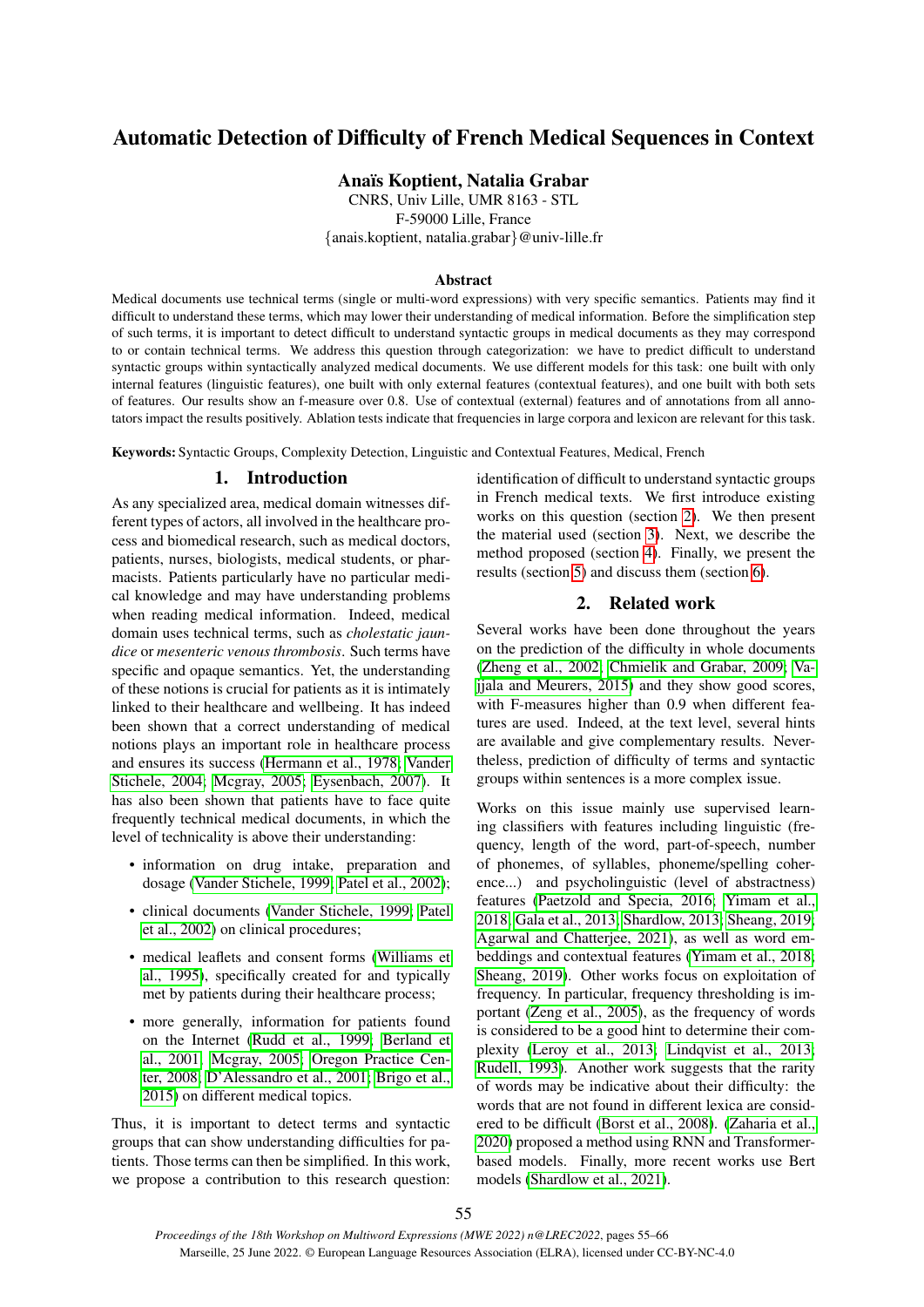|    |       |           |                      | Le tramadol peut provoquer chez les nouveau-nes des modifications de la frequence respiratoire, qui sont generalement sans consequences cliniques prejudiciables. |                        |             |                 |                |             |
|----|-------|-----------|----------------------|-------------------------------------------------------------------------------------------------------------------------------------------------------------------|------------------------|-------------|-----------------|----------------|-------------|
|    | 10105 | 10107 Le  |                      | le                                                                                                                                                                | <b>DETDMS</b>          | Da-ms-d     |                 | 2T             | 1 pouvoir   |
|    |       |           |                      |                                                                                                                                                                   |                        |             |                 |                |             |
|    | 10108 |           | 10116 tramadol       | tramadol                                                                                                                                                          | <b>NCMS</b>            | <b>Ncms</b> |                 | 2T             | 1 pouvoir   |
|    | 10117 |           | 10121 peut           | pouvoir                                                                                                                                                           | <b>VINDP3S</b>         | Vmip3s      |                 | 3V             | 1 pouvoir   |
|    | 10122 |           | 10131 provoquer      | provoquer                                                                                                                                                         | VINF                   | $V$ mn $-$  |                 | 4 <sub>D</sub> | 2 provoquer |
|    | 10132 |           | 10136 chez           | chez                                                                                                                                                              | <b>PREP</b>            | Sp          |                 | 7F             | 2 provoquer |
|    | 10137 | 10140 les |                      | le                                                                                                                                                                | <b>DETDPIG</b>         | $Da-p-d$    |                 | 7 F            | 2 provoquer |
|    | 10141 |           | 10152 nouveau-nés    | nouveau-né                                                                                                                                                        | <b>NCMP</b>            | Ncmp        |                 | 7F             | 2 provoquer |
|    | 10153 | 10156 des |                      | un                                                                                                                                                                | <b>DETDPIG Da-.p-i</b> |             |                 | 9 <sub>D</sub> | 2 provoquer |
|    | 10157 |           | 10170 modifications  | modification                                                                                                                                                      | <b>NCFP</b>            | Ncfp        |                 | 9 <sub>D</sub> | 2 provoquer |
| 10 | 10171 | 10173 de  |                      | de                                                                                                                                                                | <b>PREP</b>            | Sp          | 12 9            | D              | 2 provoquer |
| 11 | 10174 | 10176 la  |                      | le                                                                                                                                                                | <b>DETDFS</b>          | Da-fs-d     | 1219            | D              | 2 provoquer |
| 12 | 10177 |           | 10186 fréquence      | fréauence                                                                                                                                                         | <b>NCFS</b>            | <b>Ncfs</b> | 12 9            | D              | 2 provoquer |
| 13 | 10187 |           | 10199 respiratoire   | respiratoire                                                                                                                                                      | <b>ADJSIG</b>          | Afp.s       | 12 9            | D              | 2 provoquer |
| 14 | 10199 | 10200,    |                      |                                                                                                                                                                   | <b>PCTFAIB</b>         | Ypw         |                 |                | 2 provoquer |
| 15 | 10201 | 10204 aui |                      | qui                                                                                                                                                               | <b>PRI</b>             | Pr-n        | 15S             |                | 3 être      |
| 16 | 10205 |           | 10209 sont           | être                                                                                                                                                              | <b>VINDP3P</b>         | Vmip3p      | <b>16V</b>      |                | 3 être      |
| 17 | 10210 |           | 10222 généralement   | <i>généralement</i>                                                                                                                                               | <b>ADV</b>             | Rgp         |                 |                | 3 être      |
| 18 | 10223 |           | <b>10227 sans</b>    | sans                                                                                                                                                              | PREP.                  | Sp.         | 19 <sub>H</sub> |                | 3 être      |
| 19 | 10228 |           | 10240 conséquences   | conséquence                                                                                                                                                       | <b>NCFP</b>            | <b>Ncfp</b> | 19 <sub>H</sub> |                | 3 être      |
| 20 | 10241 |           | 10250 cliniques      | clinique                                                                                                                                                          | <b>ADJPIG</b>          | Afp.p       | 20 <sub>B</sub> |                | 3 être      |
| 21 | 10251 |           | 10265 préjudiciables | préjudiciable                                                                                                                                                     | <b>ADJPIG</b>          | Afp.p       | 20 <sub>B</sub> |                | 3 être      |
| 22 | 10265 | 10266.    |                      |                                                                                                                                                                   | <b>PCTFORT Yps</b>     |             |                 |                |             |

<span id="page-1-1"></span>Figure 1: Syntactic annotation and parsing from Cordial

The main contributions of our work are:

- building annotations of understanding difficulties in French medical documents,
- automatic prediction of understanding difficulties in French medical documents,
- exploitation of internal (linguistic) and external (contextual) features,
- <span id="page-1-0"></span>• study of the impact when using annotations from several annotators.

## 3. Material

We use 100 French clinical cases randomly selected from the CAS corpus [\(Grabar et al., 2018\)](#page-9-10), including a total of 41,384 words. Clinical cases are medical documents similar to clinical reports. They describe the patients medical background, the reason of their consultation, healthcare process and treatments proposed and performed, and the outcome. Such clinical documents can be encountered by patients in their everyday lives. Clinical cases deal with different topics and specialties. They are published and are freely accessible in different sources. They are anonymous.

The corpus with clinical cases is pre-processed. The documents are syntactically analyzed by Cordial parser [\(Laurent et al., 2009\)](#page-9-11) to divide them into syntactic groups. Figure [1](#page-1-1) shows the output from Cordial. We exploit the following syntactic information: the first column with the id of the word within the sentence, and the eighth column with the id of the head of the syntactic group in which the word belongs (words with the same number belong to the same syntactic group). For instance, {*Le tramadol*; *the tramadol*} is a syntactic group where *tramadol* is the head. When a given word belongs to a group within a group, we keep the minimal one, that is, the group within the bigger group. The corpus provides in total 15,053 syntactic groups. The choice to work with syntactic groups instead of words is motivated by the fact that syntactic groups may cover single or multi-word expressions, which convey specific semantics [\(Baldwin and Kim, 2010\)](#page-8-2) and represent then suitable processing units.

Documents are then annotated manually by nine annotators. The annotators are all native French speakers. They have no medical knowledge or training. Few of them (annotators 5 to 8) are chronically ill with hemophilia, while others have no chronic disorders. The annotators were advised not to use dictionaries or Internet when annotating. They had to do the annotations on the basis of their own knowledge. The annotators are presented with whole documents, where syntactic groups are between brackets, such as indicated on Figure [2.](#page-1-2) For each syntactic group, the annotators have to indicate if they do not understand it (by annotating it as *not-understood*) or if they are not sure to understand it (by annotating it as *not-sure-to-understand*). In the case they understand a given syntactic group, they do not have to annotate it.

[Her medical background] [shows] [a probable gestational diabetes] [and a HG] [during her first pregnancy]. [The patient] [had then been hospitalized] and [recieved] [an intravenous treatment] [of metoclopramide with] [diphenhydramine followed] [by oral treatment] [with metoclopramide and] [hydroxyzine]. [An extrapyramidal reaction] ([jaw] [stiffness and] [difficulty] [to talk]) [caused] [the cessation] [of metoclopramide]. [Hydroxyzine] [had] [then been replaced] [by the combination] [of doxylamine] [and pyridoxine] (Di-clectinMD).

<span id="page-1-2"></span>Figure 2: Translated excerpt from syntactically parsed and annotated clinical case

Further to the annotation process, each document is annotated by at least four annotators, while some documents are annotated by up to six annotators. We computed the kappa of Fleiss [\(Fleiss, 1971\)](#page-9-12) for four annotators who annotated all the documents. As indicated in Table [1,](#page-2-0) the kappa for all annotators is 0.175, which is a low value. For some pairs of annotators  $(1&3, 2&3)$ , kappa shows slightly higher values (0.292 and 0.316).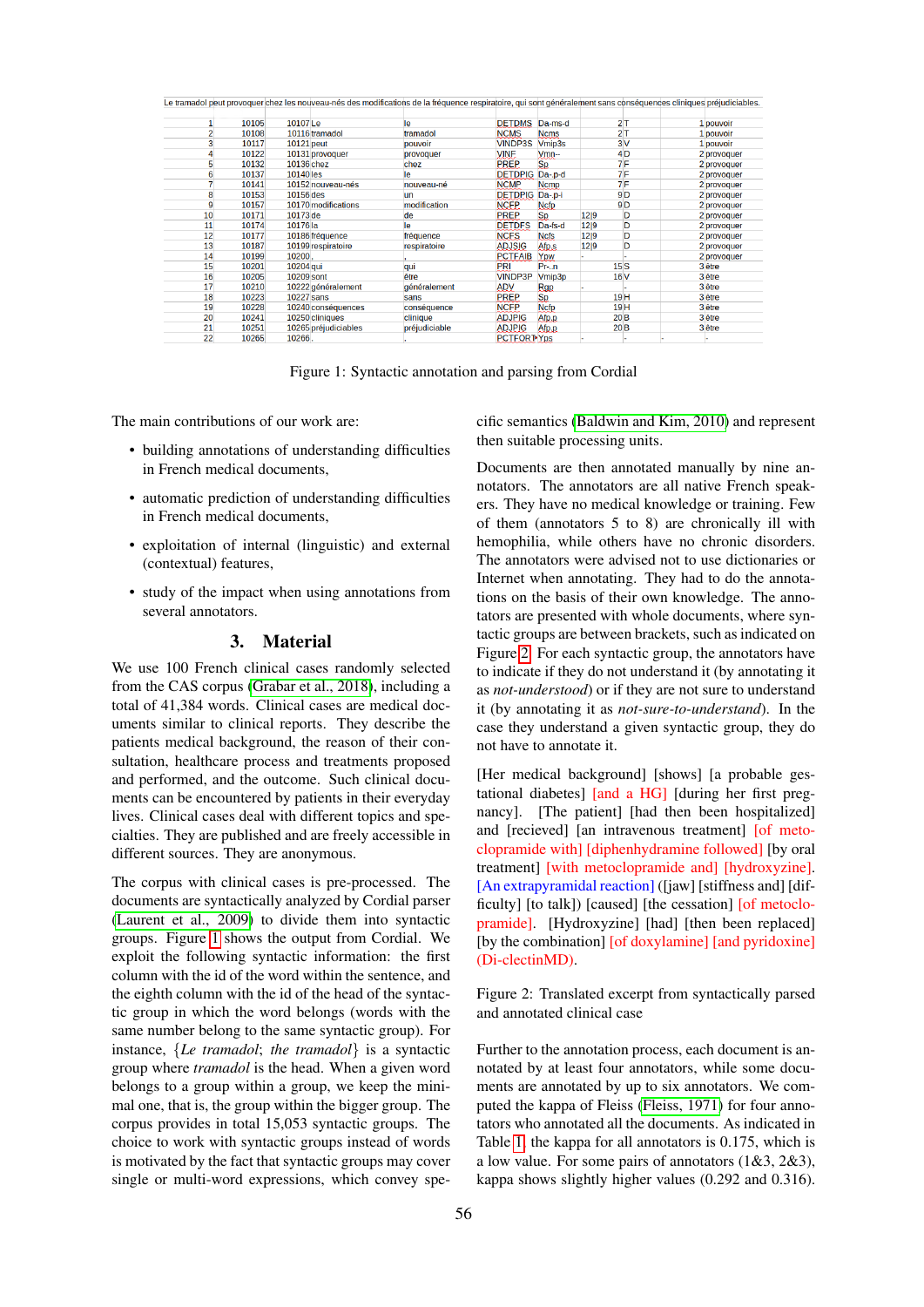

Figure 3: Percentages of *not sure to understand* (blue line) and *not understood* (red line) annotations according to the annotators. Annotators 5 to 8 are chronically ill

<span id="page-2-1"></span>

<span id="page-2-2"></span>Figure 4: Number of different annotations (*not sure to understand* and *not understood*) from each annotator

We assume this means that the task at hand is very subjective. Besides, it is impossible to do the consensus among the annotators and to convince them that they should understand a given syntactic group. Indeed, this kind of annotations heavily depends on own knowledge and understanding feeling of each person.

| Annotators | Kappa |
|------------|-------|
| all (1-4)  | 0.175 |
| 1 & 2      | 0.093 |
| 1 & 3      | 0.292 |
| 1 & 4      | 0.1   |
| 2 & 3      | 0.316 |
| 2 & $4$    | 0.115 |
| 3 & 4      | 0.048 |

<span id="page-2-0"></span>Table 1: Kappa score for different annotators

Figure [3](#page-2-1) shows the percentage, for each annotator, of *not sure to understand* (blue line) and *not understood* (red line) annotations. We can see that annotators who are chronically ill (annotators from 5 to 8) have a lower percentage of *not sure to understand* and *not understood* annotations. For instance, Annotator 7 marked only 5% of syntactic groups as *not understood* and that much syntactic groups as *not sure to understand*. We assume that chronically ill annotators may better understand medical terms than healthy annotators.

Another interesting observation is that the annotations are complementary. Hence, Figure [4](#page-2-2) shows the number of new annotations (*not sure to understand* and *not understood*) from each annotator, starting with chronically ill annotators who annotated the lowest number of non-understandable syntactic groups. We can see that the number of different and new annotations is increasing as a new annotator is taken into account. As noticed above, the feeling on understanding difficulty of medical information is a subjective question which depends on the own knowledge and individual experience of annotators. We consider that, in order to obtain a more complete picture on understanding difficulties, it would be necessary to involve a greater number of annotators: they may contribute with more relevant annotations for a given population. In this case, the purpose is not to achieve a better inter-annotator agreement but to obtain the more complete annotations possible.

When the annotations are done, we merge them all together. For this, we keep the strongest annotation for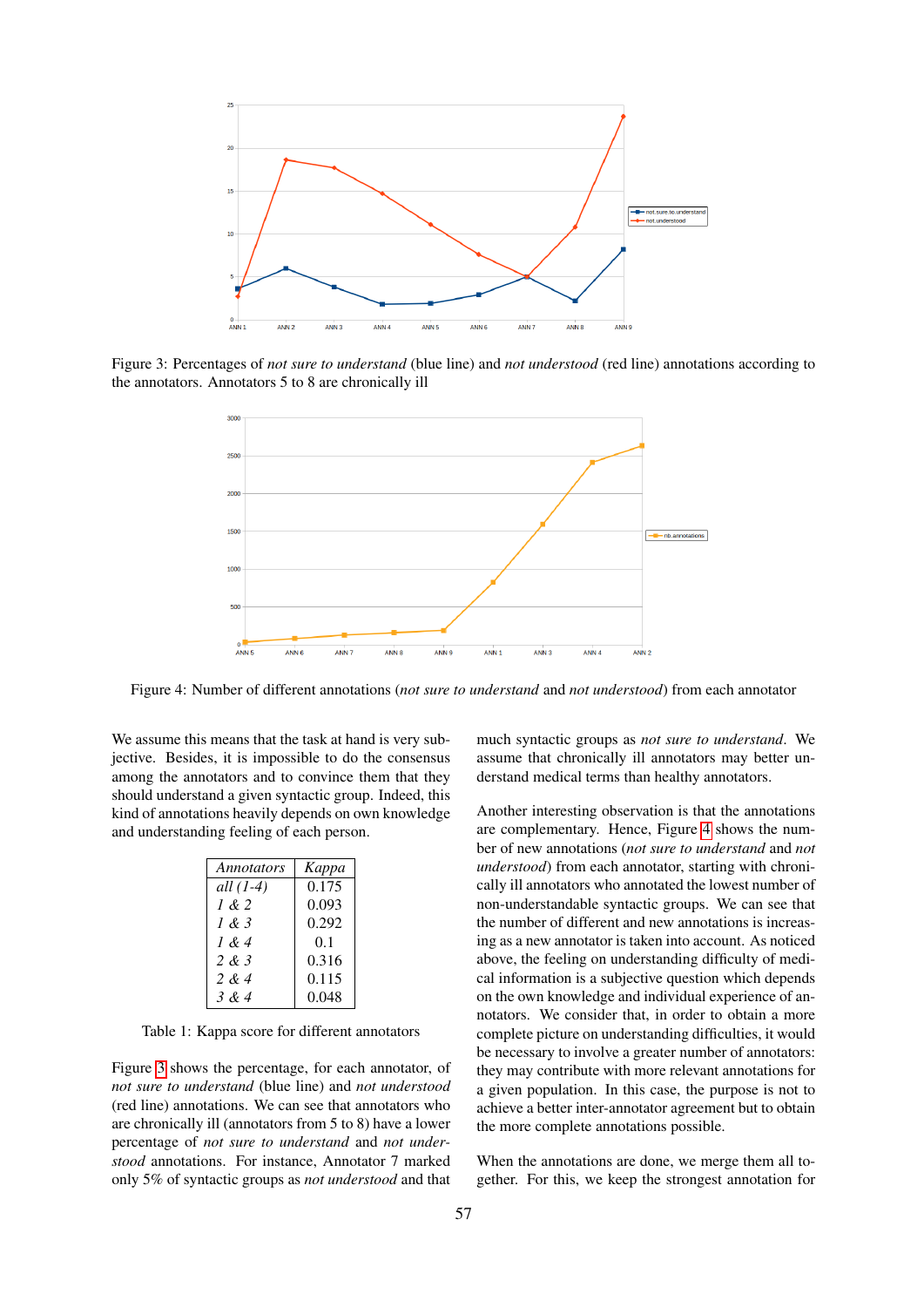a given syntactic group: if one annotator annotates a given syntactic group as *not understood*, while all the others annotate it as *understood*, we therefore consider this syntactic group as *not understood*. In total, 12,417 syntactic groups belong to the *understood* category, 157 belong to the *not sure to understand* category, and 2,479 belong to the *not understood* category. We decide to merge together *not sure to understand* and *not understood* categories because: the *not sure to understand* category is very small and the difference between these two categories lays in the certainty related to the non-understanding of syntactic groups. This disposition permits also to do a binary classification task.

Figure [2](#page-1-2) presents an English translation from annotated clinical case. Syntactic groups are between brackets. Groups in red are annotated as *not understood*, and groups in blue as *not sure to understand*. Hence, we obtain a French dataset with 15,053 syntactic groups annotated according to their difficulty. This dataset is divided into training (75%) and test (25%) sets.

# <span id="page-3-0"></span>4. Determining the difficulty of syntactic groups in context

We address the prediction of difficulty of syntactic groups as categorization problem: for a given syntactic group, we have to decide if it should be assigned to the category *not understood* or to the category *understood*. We first introduce our approach for determining the difficulty of syntactic groups in context and then describe the experimental setup.

# 4.1. Approach

We test several supervised learning algorithms implemented in Scikit-Learn [\(Pedregosa et al., 2011\)](#page-10-16) to determine the difficulty of French medical syntactic groups in context: SVM Linear and RBF [\(Platt, 1998\)](#page-10-17), Decision Tree [\(Quinlan, 1993\)](#page-10-18), Multilayer Perceptron [\(Rosenblatt, 1958\)](#page-10-19), and Random Forest [\(Breiman,](#page-9-13) [2001\)](#page-9-13). These classifiers have been used for similar tasks in previous works [\(Ronzano et al., 2016;](#page-10-20) [Mukher](#page-9-14)[jee et al., 2016;](#page-9-14) [Zampieri et al., 2016;](#page-10-21) [Brooke et al.,](#page-9-15) [2016;](#page-9-15) [Davoodi and Kosseim, 2017;](#page-9-16) Alfter and Pilán, [2018;](#page-8-3) [Kajiwara and Komachi, 2018\)](#page-9-17) and display accuracies between 0.513 and 0.933.

We exploit internal and external features. Internal features are related to internal and linguistic properties of syntactic groups:

- *Number of letters*. Previous studies have shown that word length correlates with simplicity of text (Keskisärkkä, 2012). Moreover, simplification guidelines [\(Ruel et al., 2011;](#page-10-22) [OCDE, 2015;](#page-10-23) [UN-](#page-10-24)[APEI, 2019\)](#page-10-24) preconize to use short terms;
- *Number of phonemes*. Number of phonemes is correlated with word length. To determine the number of phonemes, we used the French database Lexique3 [\(New et al., 2001\)](#page-10-25) and the

French adaptation of the Epitran Python module [\(Mortensen et al., 2018\)](#page-9-19);

- *Number of syllables*, which is, once again, correlated with word length. To determine it, we also use Lexique3 and Epitran;
- *Coherence between spelling and number of phonemes*. This feature corresponds to the ratio between the number of phonemes and the number of letters. Its values are between 0 and 2. If there is no difference then the coherence value is 0, if there is one or two differences the coherence value is 1, and if there are more than two differences the coherence value is 2;
- *Syllable components*. This feature corresponds to three levels of complexity according to the syllable components (coined with consonants C, vowels V and semi-consonants Y) and to their frequency. For instance, syllables like CYV *lion* (lion), CVC *mentir* (to lie), CV *lettre* (letter) are very frequent in French, while syllables like CCVC *attendrir* (to soften), VCC *ans* (years), VC *antan* (yesteryear), YV *ion* (ion) are much less frequent in French;
- *Frequency*. Several studies show that the complexity of words can be related to their frequency [\(Leroy et al., 2013;](#page-9-7) [Lindqvist et al., 2013;](#page-9-8) [Rudell,](#page-10-13) [1993\)](#page-10-13). We use several sources to compute the frequency:
	- frequency in French lexica: Lexique3 and Manulex (Lété et al., 2004),
	- frequency in a general language corpus (French Wikipedia),
	- frequency in a medical corpus (CLEAR corpus [\(Grabar and Cardon, 2018\)](#page-9-21)).

For syntactic groups containing more than one word, we compute the average of frequencies of each word.

• *Presence of words in a list of very basic French vocabulary* built by Catach [\(Catach, 1984\)](#page-9-22).

Notice that several of these features are inspired by a typology in a related work [\(Gala et al., 2013\)](#page-9-6).

Among the external features, we count the right and left contexts of the syntactic groups. Hence, for each syntactic group, we extract five words at its left and five at its right, within the sentence.

We build a bi-class model, where each class comes from the manual annotations: *not understood* corresponds to *not understood* and *not sure to understand*; and *understood* corresponds to *understood*.

## 4.2. Baseline

For the baseline approach, we exploit the UMLS (Unified Medical Language System) [\(Lindberg et al., 1993\)](#page-9-23):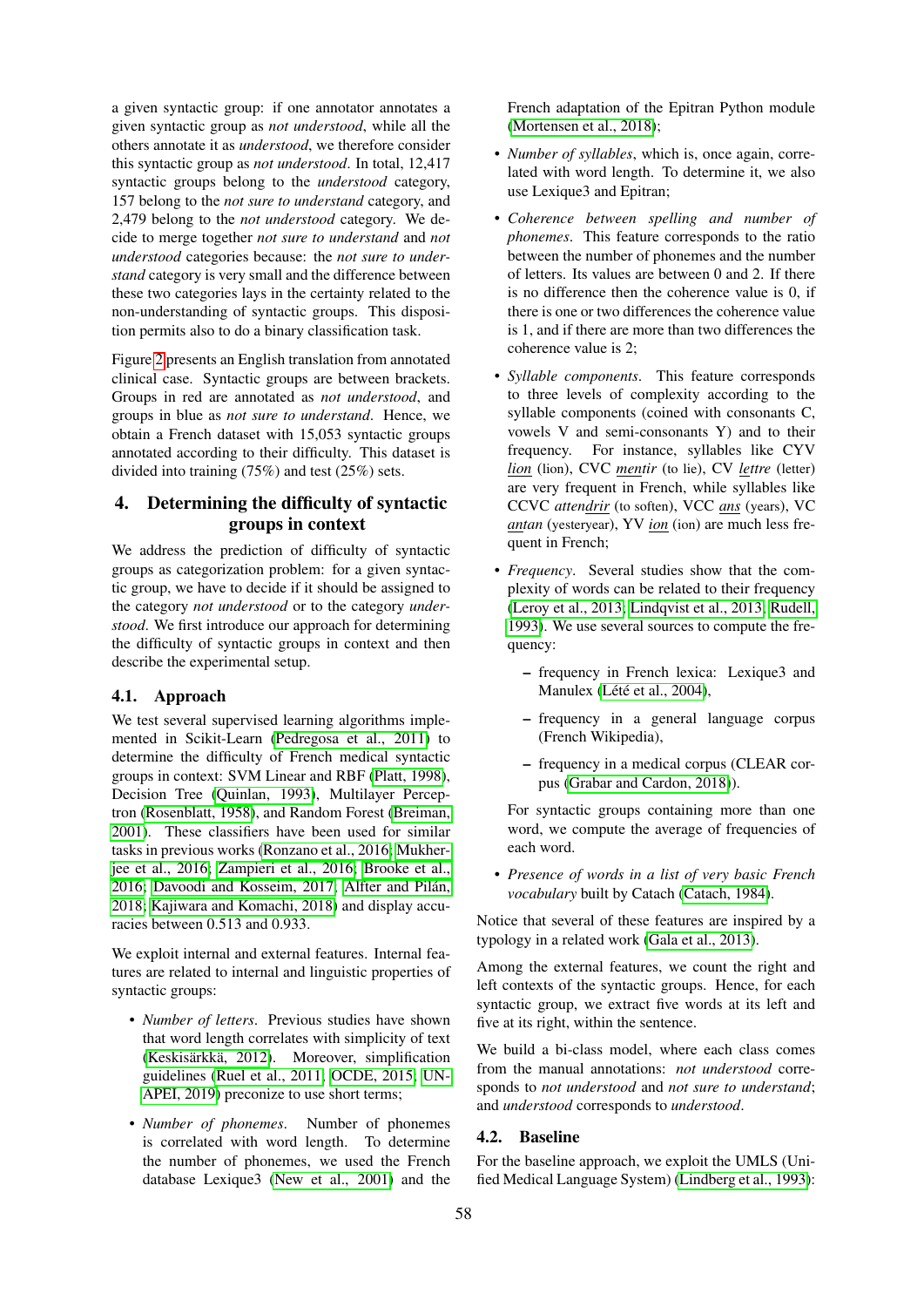- if a given syntactic group is present in the UMLS this group is considered as *not understood*. Indeed, in this case, the syntactic group is part of the specialized terminology and may be considered to convey technical meaning,
- if a given syntactic group is not present in the UMLS it is considered as *understood*. In this case, the syntactic group may be considered to convey more general meaning.

## 4.3. Experimentations

We use supervised learning algorithms with: only internal features, only external features, both internal and external features. We also perform ablation tests: (1) only one feature is used and the remaining features are removed, (2) one feature is removed.

Each experimentation is evaluated within the training dataset through 10-fold cross-validation using recall, precision and f-mesure. Since the classes are unbalanced in the training set (1,978 instances in the *notunderstood* class and 10,294 instances in the *understood* class), we train other models on a balanced training set (1,978 instances in *not-understood* and *understood* classes). The 1,978 *understood* instances are selected randomly within the 10,294 *understood* instances from the full train set. In addition, the models built on both training sets (full set and the one with balanced classes) are tested on the test set, and recall, precision and f-mesure are also computed. All results are compared to the baseline.

Besides, all features are exploited with annotations from each annotator used incrementally. The purpose is to observe a possible impact on categorization results when using more annotators.

#### 5. Results

<span id="page-4-0"></span>Among the classifiers tested, Random Forest provides the best results in several settings. Also, contrary to other classifiers, it tries to recognize the two categories (*not understood* and *understood*) and not only the largest category (*understood*). Hence, we present the results obtained with this classifier. We first present the classification results obtained with ten-fold crossvalidation and on the test set (Section [5.1\)](#page-4-1), we then describe the results of the ablation tests (Section [5.2\)](#page-5-1).

#### <span id="page-4-1"></span>5.1. Classification of syntactic groups

Table [2](#page-4-2) shows the results of the ten-fold crossvalidation on balanced training set depending on the features used (internal, external, or both) and compared to the baseline. The baseline scores are very low, and this can be explained by the fact that any word linked to medical domain is present in the UMLS, even those that can be understood by non-medical experts. For instance, {*anestésie*; *anesthesia*} is annotated as *understood* in the reference data but is considered as *notunderstood* by the baseline method because this term is part of the UMLS. All feature sets outperform the baseline. More specifically, the combination of both sets of features provides the highest scores (0.931 precision, 0.847 recall and 0.877 f-measure) in this setting. With the three sets of features, the values of precision and recall are close to each other.

| Model           | Precision | Recall | <i>F-measure</i> |
|-----------------|-----------|--------|------------------|
| Internal        | 0.805     | 0.769  | 0.783            |
| External        | 0.893     | 0.798  | 0.830            |
| <b>Both</b>     | 0.931     | 0.847  | 0.877            |
| <b>Baseline</b> | 0.570     | 0.579  | 0.573            |

<span id="page-4-2"></span>Table 2: Results of the ten-fold cross-validation with different feature sets and Random Forest obtained on the full training set

Table [3](#page-4-3) shows the results obtained on the test set with different models trained on the full training set: internal and external features, both of them, and the baseline. The combination of both external and internal features gives once again the higher scores. Yet, for all models, the scores become lower, and the baseline outperforms other models.

| Model           | Precision | Recall | F-measure |
|-----------------|-----------|--------|-----------|
| Internal        | 0.384     | 0.500  | 0.434     |
| External        | 0.598     | 0.524  | 0.248     |
| Both            | 0.601     | 0.551  | 0.310     |
| <b>Baseline</b> | 0.567     | 0.570  | 0.567     |

<span id="page-4-3"></span>Table 3: Evaluation on the test dataset with different feature sets and Random Forest on the full training set

Table [4](#page-4-4) shows the results of the ten-fold crossvalidation obtained on the balanced training set with different features used (internal, external, or both) and compared to the baseline. The scores are lower than those obtained on the full training set (see Table [2\)](#page-4-2). The combination of internal and external features outperforms other feature sets. All models outperform the baseline.

| Model           | Precision | Recall | <i>F-measure</i> |
|-----------------|-----------|--------|------------------|
| <i>Internal</i> | 0.734     | 0.734  | 0.734            |
| External        | 0.730     | 0.703  | 0.707            |
| <b>Both</b>     | 0.798     | 0.799  | 0.798            |
| <b>Baseline</b> | 0.570     | 0.579  | 0.573            |

<span id="page-4-4"></span>Table 4: Results of the ten-fold cross-validation with different feature sets and Random Forest on the balanced training set (both classes are equivalent)

Table [5](#page-5-2) shows the results obtained on the test set with different models trained on the balanced training set with different feature sets (internal and external features, both of them), and the baseline. The scores are lower than those obtained on the full training set (see Table [3\)](#page-4-3). The baseline outperforms other models.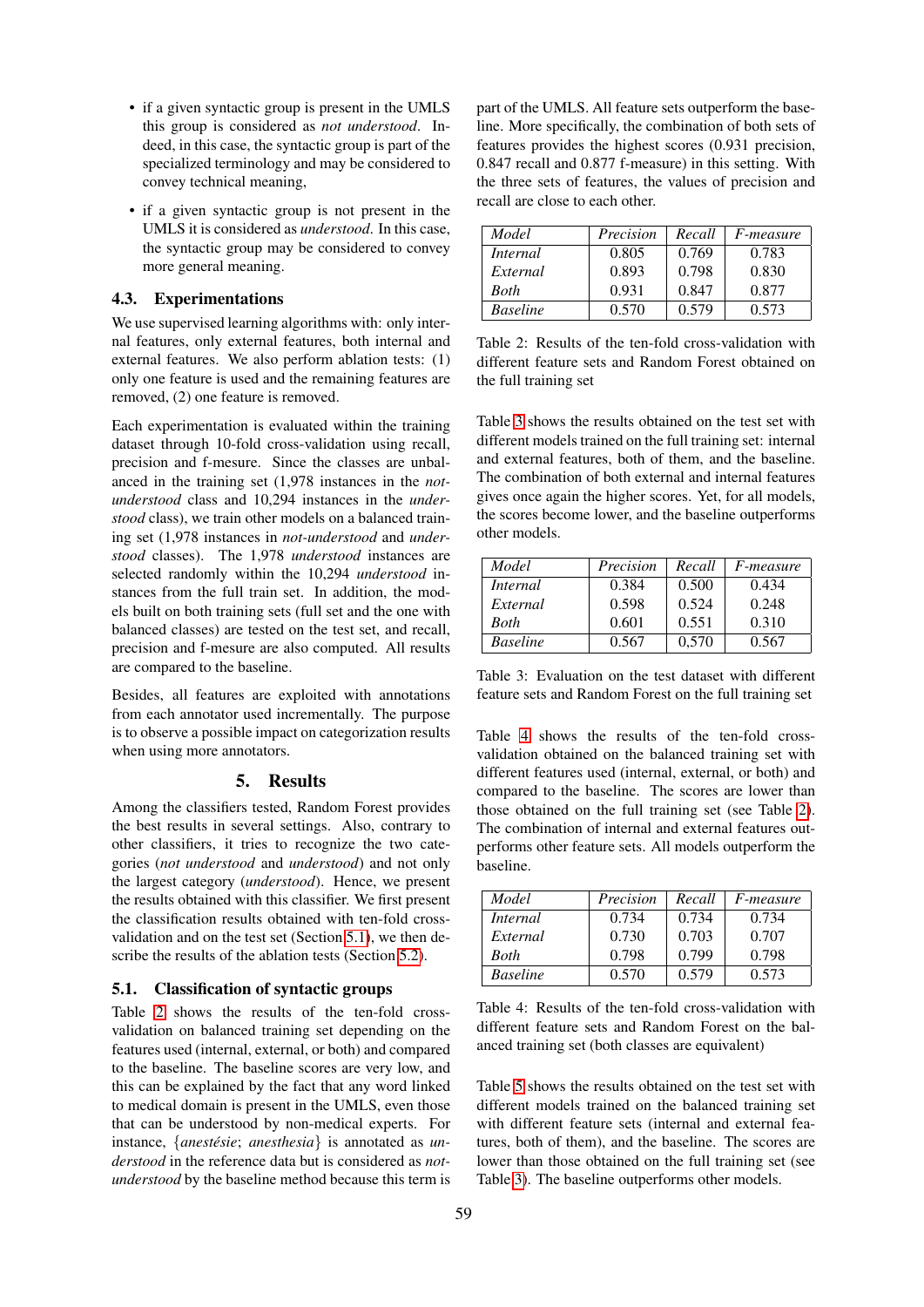| Model           | Precision | Recall | <i>F-measure</i> |
|-----------------|-----------|--------|------------------|
| <i>Internal</i> | 0.602     | 0.505  | 0.101            |
| External        | 0.384     | 0.500  | 0.434            |
| <b>Both</b>     | 0.407     | 0.470  | 0.428            |
| <b>Baseline</b> | 0.567     | 0,570  | 0.567            |

<span id="page-5-2"></span>Table 5: Evaluation on the test dataset with different feature sets and Random Forest on the balanced training set (both classes are equivalent)

# <span id="page-5-1"></span>5.2. Ablation tests

We performed two ablation tests: (1) only one feature is exploited and the remaining features are removed, and (2) one feature is removed at a time from the whole feature set. These ablation tests are done with internal features and are evaluated by a ten-fold cross-validation. We compare these results with the baseline and exploitation of all internal features.

Figure [5](#page-6-0) shows f-measure when only one feature is used (burgundy line). The features indicated on the horizontal axis are the features which are kept. We compare these results to the exploitation of all internal features (green line) and baseline (yellow line). As already observed, the baseline outperforms the use of internal features only. We can also see that combination of all internal features (green line) is more efficient than each feature taken alone. We observe that the scores become lower with several features used individually: cohesion feature, number of letters and number of syllables, the Catach list, and syllable components. We can provide an explanation on these observations:

- the length of words and syntactic groups is not always correlated with their complexity in medical documents, contrary to long words from the general language texts. Indeed, short medical words, like abbreviations or some medical terms, can correspond to complex notions, while long words do not necessarily correspond to complex terms;
- the Catach list is very short and covers only a small portion of words occurring within medical documents, contrary to lists from Lexique3 and from Wikipedia which are more exhaustive;
- information on syllables (their structure and cohesion) has been first proposed for the classification of scholar manuals from elementary school, in which this information is important and reflects the scholar levels. We assume, these features are less efficient when used on specialized contents: the overall structure of words and syllables becomes more complex when addressing adult population and is no more a salient feature.

Several features related to the frequency of words provide high scores when used individually: frequency in Lexique3, Manulex, in a general language (French Wikipedia) and medical (CLEAR) corpora. This may be due to the fact that (1) these corpora provide a better coverage for words occurring in medical documents, and (2) the words that have higher frequency in these corpora are also more frequent in the language. Hence, they are better understood by the annotators.

Figure [6](#page-6-1) shows f-measure obtained when one feature is removed (burgundy line). The features on the horizontal axis are those features which are removed in a given ablation test. We also present the f-measure when all internal features are used (green line) and the baseline (yellow line). Overall, we can see that the scores become lower when one feature is removed, which indicates that each feature is contributing to the results and that their combination is important. Among the features which removal decreases the scores we can find: the frequency in Lexique3, the number of letters, the frequency on Wikipedia and CLEAR corpora, the syllable components. The impact of the frequency from large corpora (Wikipedia, CLEAR, Lexique3) has already been observed and remains coherent with our observations above. The impact of the number of letters and syllable structure is not observed when these features are exploited individually. Yet, they may find their importance in combination with other features.

Figure [7](#page-7-0) shows precision, recall and f-measure from ten-fold cross-validation with incremental addition of annotations from each annotators. Globally, with more annotators the scores progressively become better despite the low inter-annotator agreement. We assume that this group of annotators provides annotations which are complementary and which remain coherent.

## 6. Discussion

<span id="page-5-0"></span>We present an error analysis, and discuss the ablation tests performed. We also compare our work with previously published results.

## 6.1. Error analysis

We randomly selected eight terms, single words (*furosemide ´* (furosemide), *sevrage* (withdrawal), *hospitalisee´* (hospitalized), *ascite* (ascites)) and multi-word expressions (*chlorure chlorobutanol* (chlorobutanol chloride), *oppression thoracique* (chest tightness),  $m\notin g$ *auretère* (mega-ureter), *pré-opératoire* (preoperative)), to analyze the predictions for these terms. Hence, Table [6](#page-7-1) shows the reference annotations, and the predictions provided by the baseline and the models based on internal, external and all the features.

• With internal features, either on full or balanced train set, the syntactic groups are classified as *not understood*, which is the minority category. The model trained on the full training set puts 3,424 out of 3,739 syntactic groups in the *not understood* class. The model trained on the balanced training set puts 3,707 out of 3,739 syntactic groups in the *not understood* class. Therefore, the model trained on the full training set seems to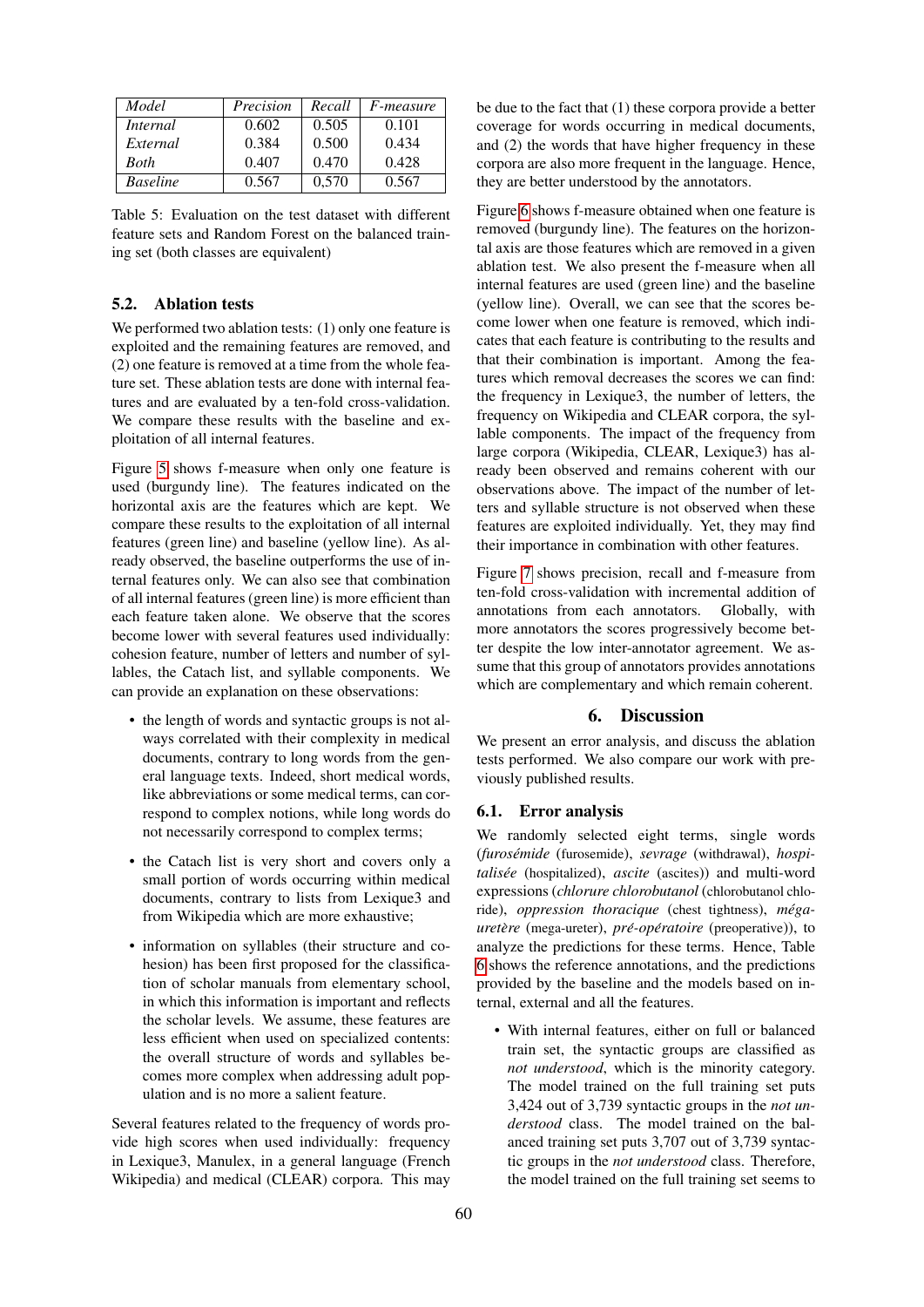

<span id="page-6-0"></span>Figure 5: F-measure when only one features is exploited at a time



<span id="page-6-1"></span>Figure 6: F-measure when one feature is removed

perform better.

- The model based on external features trained on full training set provides wrong predictions for *chlorure chlorobutanol* (chlorobutanol chloride) surprisingly classified as *understood*, and *préoperatoire ´* (preoperative) classified as *not understood* certainly because of its length. But overall, this model shows a good performance. The model trained on balanced set classified every syntactic group as *understood*, a non-majority class.
- The model which exploits all the features and is trained on full training set classifies all singleword syntactic groups correctly excepting *hospitalisee´* (hospitalized) classified as *not understood* probably because of its length. However, multiword expressions are all classified as *not understood*. This classification error may also be due to their length. The model trained on balanced training set classified the majority of the syntactic groups as *not-understood* (3,579 out of 3,740).

We assume that low scores obtained when using balanced training set is due to the fact that it contains lower number of instances. However, we believe that the scores can be higher with a larger balanced training set. The baseline only depends on the presence of terms within the UMLS and their recognition. Per se, this is not a very reliable clue because the UMLS

is very inclusive. For instance, *sevrage* (withdrawal), which is part of the UMLS, is wrongly predicted as *not understood*. Besides, we also observed that multi-word expressions present a greater challenge for the classification models. Typically, their length may become a confusing feature.

#### 6.2. Ablation tests

According to the ablation tests, frequencies in large corpora (Wikipedia and CLEAR corpora) and lexica (Lexique3) appear to be important features: when removed f-measure decreases while their individual exploitation provides competitive results. As we observed, the size of corpora and lexica may be important as this guarantees that a higher number of words is represented. Besides, their contents may also be important. For instance, the frequencies in Lexique3 are compiled from movie and tv-show subtitles as well as from a book corpus [\(New et al., 2001\)](#page-10-25), while the frequencies in Manulex are compiled from French scholar books from different levels in primary school. Since Manulex aims to describe children literacy and reading capacity, its exploitation for the analysis of documents written for adults is less useful. The importance of the frequency for the recognition of difficult to understand words has been noticed by several existing works. Indeed, existing work stresses on importance of this feature [\(Zeng et al., 2005\)](#page-10-12), while several other works ex-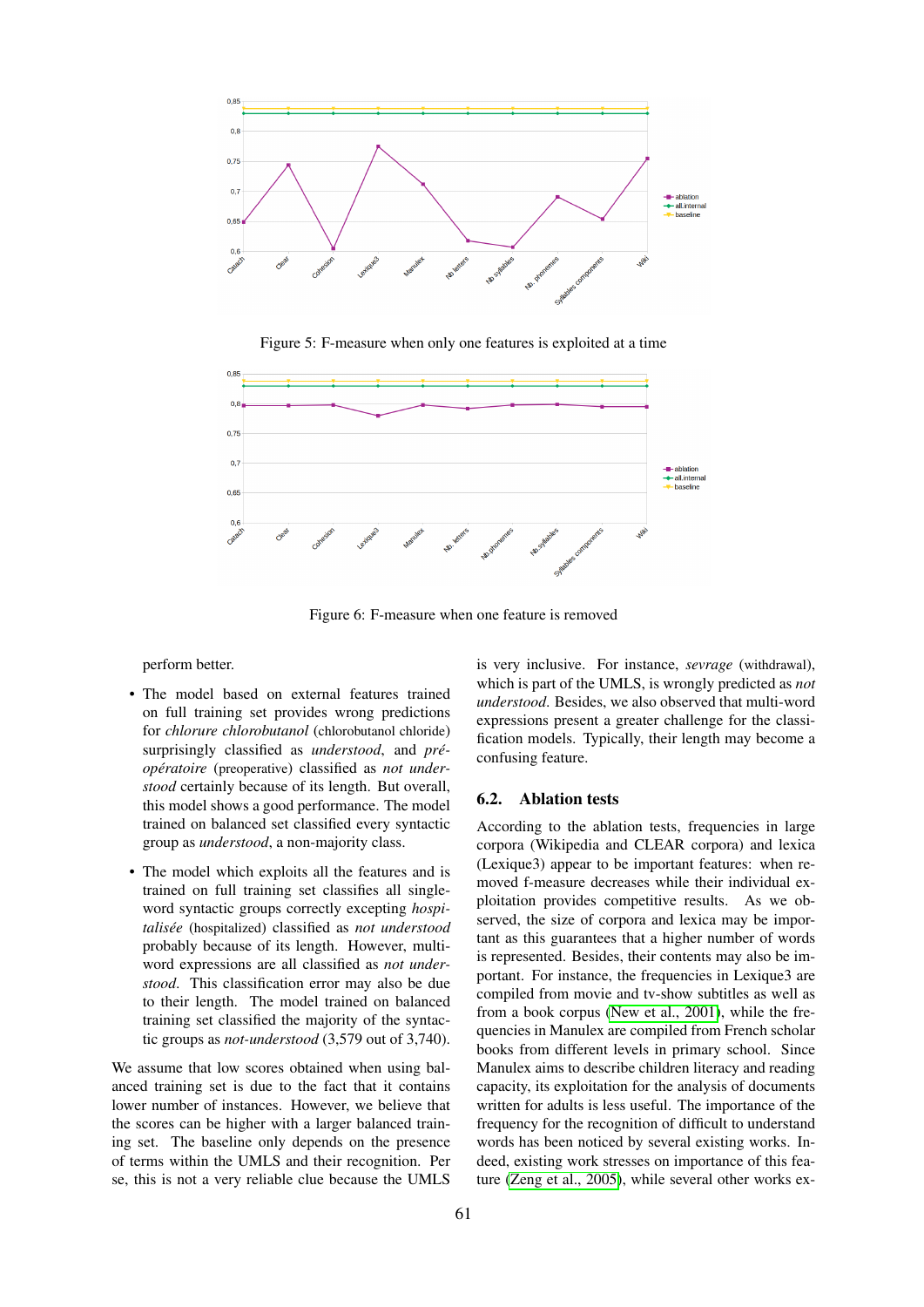

<span id="page-7-0"></span>

| syntactic group                      | Ref.         | BL           | Int.      | Ext.      | <b>Both</b> | Int.      | Ext.     | <b>Both</b> |
|--------------------------------------|--------------|--------------|-----------|-----------|-------------|-----------|----------|-------------|
|                                      |              |              | full      | full      | full        | balanced  | balanced | balanced    |
| furosémide (furosemide)              | <b>NU</b>    | NU           | <b>NU</b> | <b>NU</b> | <b>NU</b>   | <b>NU</b> | U        | <b>NU</b>   |
| sevrage (withdrawal)                 | U            | <b>NU</b>    | <b>NU</b> | U         | H           | <b>NU</b> | U        | <b>NU</b>   |
| hospitalisée (hospitalized)          | $\mathbf{U}$ | U            | <b>NU</b> | U         | <b>NU</b>   | NU        | U        | <b>NU</b>   |
| <i>ascite</i> (ascites)              | <b>NU</b>    | <b>NU</b>    | <b>NU</b> | <b>NU</b> | <b>NU</b>   | <b>NU</b> | U        | <b>NU</b>   |
| chlorure chlorobutanol               | <b>NU</b>    | <b>NU</b>    | <b>NU</b> | U         | NU          | NU        | U        | <b>NU</b>   |
| (chlorobutanol chloride)             |              |              |           |           |             |           |          |             |
| <i>oppression thoracique</i> (chest) | U            | <b>NU</b>    | <b>NU</b> | U         | <b>NU</b>   | NU        | U        | <b>NU</b>   |
| tightness)                           |              |              |           |           |             |           |          |             |
| méga-uretère (mega-ureter)           | <b>NU</b>    | $\mathbf{U}$ | <b>NU</b> | NU        | NU          | NU        | H        | NU          |
| <i>pré-opératoire</i> (preoperative) | U            | U            | NU        | NU        | NU          | <b>NU</b> | H        | NU          |

<span id="page-7-1"></span>

| Table 6: Predictions for some syntactic groups (NU: not understood, U: understood) |  |  |
|------------------------------------------------------------------------------------|--|--|
|                                                                                    |  |  |

| Previous work                | Feature(s) in common                    | Evaluation       | F-measure       |
|------------------------------|-----------------------------------------|------------------|-----------------|
| (Zampieri et al., 2016)      | number of letters                       | test corpus      | 0.270           |
| (Ronzano et al., 2016)       | number of letters, frequencies          | cross-validation | 0.735-0.824     |
| (Alfter and Pilán, 2018)     | number of letters, number of syllables, | cross-validation | 0.726-0.862     |
|                              | frequencies                             |                  |                 |
| (Alfter and Pilán, 2018)     | number of letters, number of syllables  | test corpus      | 0.627-0.833     |
|                              | and frequencies                         |                  |                 |
| (Kajiwara and Komachi, 2018) | number of letters and frequencies       | test corpus      | $0.745 - 0.863$ |
| (Brooke et al., 2016)        | frequencies                             | test corpus      | 0.335           |
| (Mukherjee et al., 2016)     | number of syllables and presence in ba- | test corpus      | 0.250           |
|                              | sic vocabulary list                     |                  |                 |
| (Mukherjee et al., 2016)     | number of syllables and presence in ba- | cross-validation | 0.530           |
|                              | sic vocabulary list                     |                  |                 |
| Our work                     | internal features                       | test corpus      | 0.434           |
|                              | external features                       | test corpus      | 0.248           |
|                              | both                                    | test corpus      | 0.310           |
| on full training set         | internal features                       | cross-validation | 0.783           |
|                              | external features                       | cross-validation | 0.830           |
|                              | <b>both</b>                             | cross-validation | 0.877           |
|                              | internal features                       | test corpus      | 0.101           |
|                              | external features                       | test corpus      | 0.434           |
|                              | both                                    | test corpus      | 0.428           |
| on balanced training set     | internal features                       | cross-validation | 0.734           |
|                              | external features                       | cross-validation | 0.707           |
|                              | both                                    | cross-validation | 0.798           |
| <b>Baseline</b>              | <b>UMLS</b>                             | test corpus      | 0.567           |

<span id="page-7-2"></span>Table 7: Comparison with previous works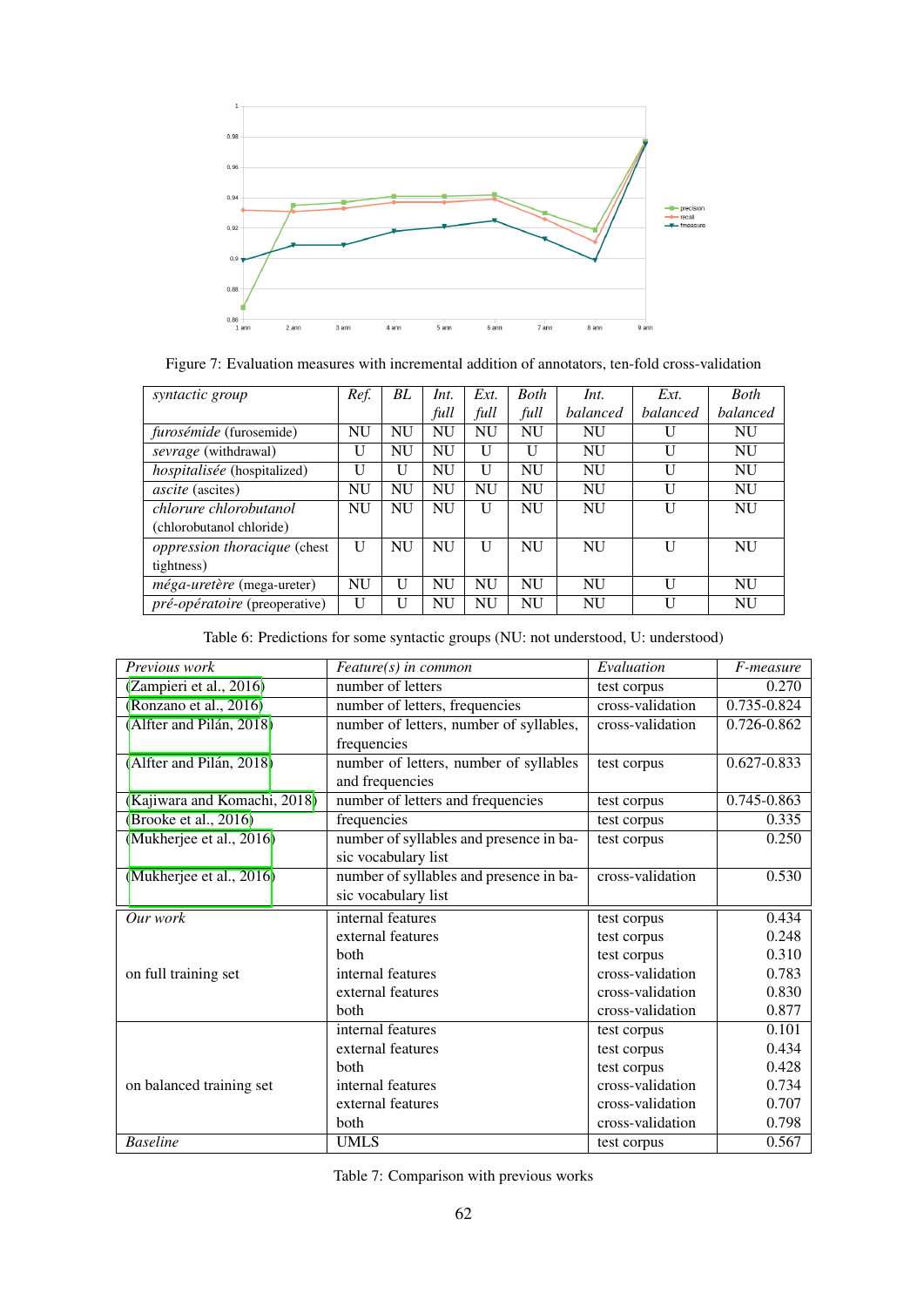ploited the frequency for the categorization task [\(Bin](#page-8-4)[gel and Bjerva, 2018;](#page-8-4) [Bingel et al., 2016;](#page-9-24) [Malmasi et](#page-9-25) [al., 2016;](#page-9-25) Alfter and Pilán, 2018; [Kajiwara and Ko](#page-9-17) [machi, 2018;](#page-9-17) [Brooke et al., 2016\)](#page-9-15). Besides, one work in French also exploits the frequency from Lexique3, and notices that this feature is important for the task [\(Gala et al., 2013\)](#page-9-6).

Another observation from the ablation tests is that the number of letters and syllables is less important, although previous works indicate their importance [\(Gala](#page-9-6) [et al., 2013;](#page-9-6) [Wani et al., 2018\)](#page-10-26). We observe that, even if some features seem to be less important than others individually, both ablation tests indicate that the combination of features improves the results.

## 6.3. Comparison with previous works

Table [7](#page-7-2) shows a comparison with previous similar works, all done with data in English. We consider here the works that have at least one feature in common with our approach. We indicate whether the evaluation is done on a testset or by cross-validation. The comparison is done in terms of the f-measure values. Our results obtained with cross-validation on the full training set are competitive: they are usually higher than those from other works. Results obtained with cross-validation on the balanced training set are closer to those from other works. Finaly, our predictions on test corpus are less competitive yet they overpass several existing works.

# 7. Conclusion

We proposed to detect difficult syntactic groups in French medical texts thanks to their context (external features) and to their lexical properties (internal features). We use supervised learning algorithms, among which Random Forest appeared to be the best classifier for the task. The models are trained on clinical cases manually annotated according to the difficulty to understand syntactic groups. The dataset is divided in two datasets: training (75%) and test (25%) datasets. We perform several experiments on both full and balanced training sets: exploitation of only internal features (number of letters, number of phonemes, frequencies in corpora and lexica, etc.), exploitation of only external features (five word context on left and right), and of both sets of features. Our baseline is based on the UMLS: if a given syntactic group is part of the UMLS then it is considered as not understood, otherwise it is considered as understood. Two evaluations are performed: ten-fold cross-validation and evaluation on the test dataset. These two evaluations are compared to the baseline. Cross-validation tests indicate that the models built with two sets of features are the most efficient for the task. They shows up to 0.903 f-measure when trained on the full training set and 0.798 f-measure when trained on the balanced training set. However, when all features are exploited on the test dataset, they give relatively low results (0.310

f-measure for the model built on the full training set and 0.428 f-measure on the model built on the balanced training set). We also notice that the reference annotations show low inter-annotator agreement, instead they are complementary: the use of annotations from all annotators progressively improves classification results.

We performed two ablation tests, one where only one feature is kept, and one where one feature is removed at a time. Results of these tests show that the frequency in large corpora and lexica is important, and that word length and number of syllables are less important. We assume that these features require to be combined with other features to show their positive impact on the results. The ablation tests also showed that all features are important, because the best f-measure is obtained when all features are present. We also observed that multi-word expressions present a greater challenge for the classification models. Typically, their length may become a confusing classification feature.

In future work, we plan to enrich the reference dataset with more annotations. As observed, additional annotators enrich the annotated syntactic groups, which improves the classification results. A larger set with the reference data will permit to use approaches involving the Transformers. Besides, as similar datasets are available in other languages [\(Shardlow et al., 2021;](#page-10-15) [Yi](#page-10-9)[mam et al., 2018\)](#page-10-9), we may test our approach on these datasets. Another possible improvement is related to a better consideration of multi-word expressions.

## 8. Acknowledgements

This work was funded by the French National Agency for Research (ANR) as part of the CLEAR project (Communication, Literacy, Education, Accessibility, Readability), ANR-17-CE19-0016-01.

## 9. Bibliographical References

- <span id="page-8-1"></span>Agarwal, R. and Chatterjee, N. (2021). Gradient boosted trees for identification of complex words in context. 09.
- <span id="page-8-3"></span>Alfter, D. and Pilán, I. (2018). SB@GU at the complex word identification 2018 shared task. In *Proceedings of the Thirteenth Workshop on Innovative Use of NLP for Building Educational Applications*, pages 315–321, New Orleans, Louisiana, June. Association for Computational Linguistics.
- <span id="page-8-2"></span>Baldwin, T. and Kim, S. N. (2010). Multiword expressions. *Handbook of natural language processing*, 2:267–292.
- <span id="page-8-0"></span>Berland, G., Elliott, M., Morales, L., Algazy, J., Kravitz, R., Broder, M., Kanouse, D., Munoz, J., Puyol, J., and et al, M. L. (2001). Health information on the Internet. Accessibility, quality, and readability in English ans Spanish. *JAMA*, 285(20):2612–2621.
- <span id="page-8-4"></span>Bingel, J. and Bjerva, J. (2018). Cross-lingual complex word identification with multitask learning. In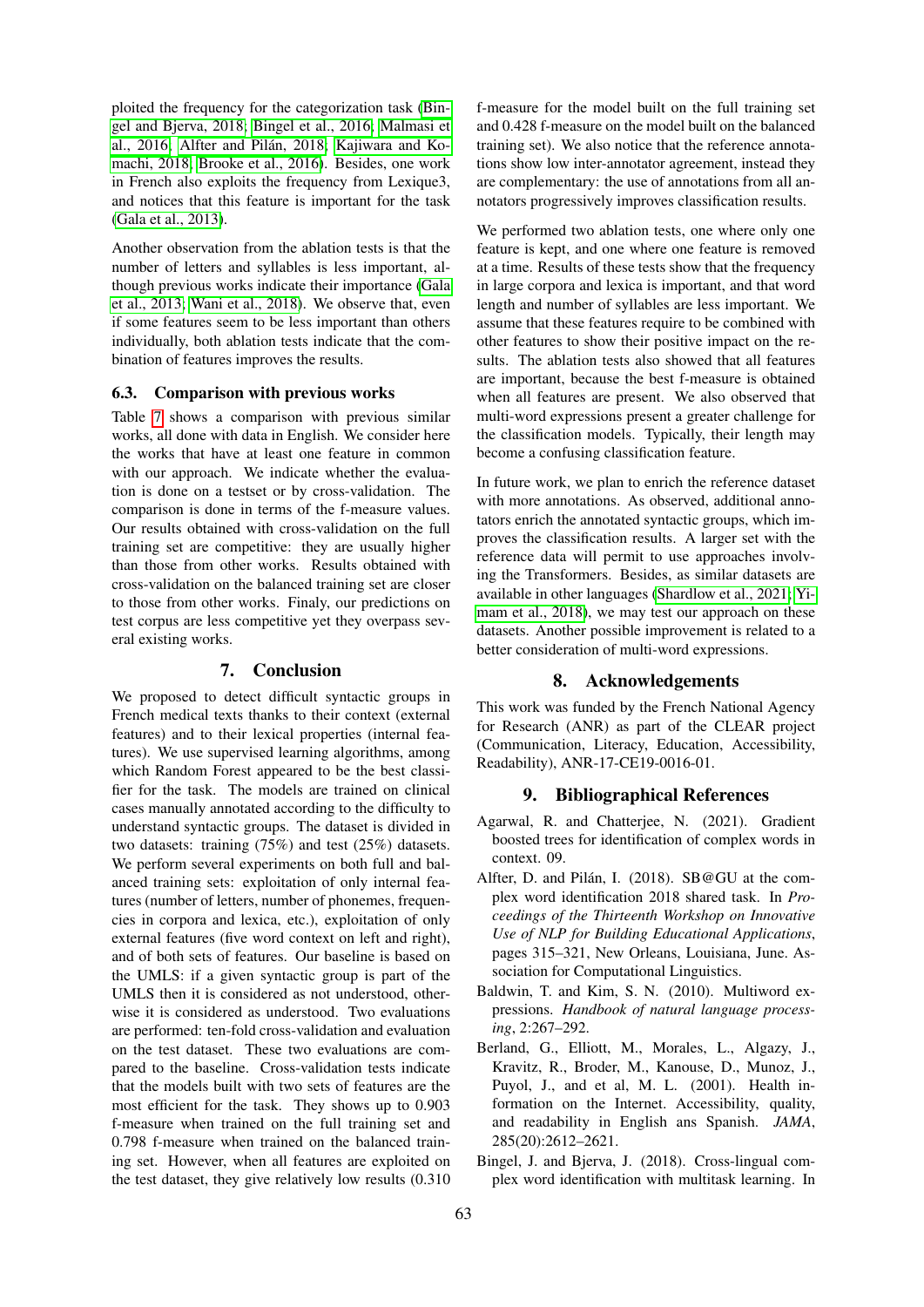*Proceedings of the Thirteenth Workshop on Innovative Use of NLP for Building Educational Applications*, pages 166–174, New Orleans, Louisiana, June. Association for Computational Linguistics.

- <span id="page-9-24"></span>Bingel, J., Schluter, N., and Martínez Alonso, H. (2016). CoastalCPH at SemEval-2016 task 11: The importance of designing your neural networks right. In *Proceedings of the 10th International Workshop on Semantic Evaluation (SemEval-2016)*, pages 1028–1033, San Diego, California, June. Association for Computational Linguistics.
- <span id="page-9-9"></span>Borst, A., Gaudinat, A., Boyer, C., and Grabar, N. (2008). Lexically based distinction of readability levels of health documents. In *MIE 2008*. Poster.
- <span id="page-9-13"></span>Breiman, L. (2001). Random forests. *Machine Learning*, 45(1):5–32.
- <span id="page-9-4"></span>Brigo, F., Otte, M., Igwe, S., Tezzon, F., and Nardone, R. (2015). Clearly written, easily comprehended ? The readability of websites providing information on epilepsy. *Epilepsy & Behavior*, 44:35–39.
- <span id="page-9-15"></span>Brooke, J., Uitdenbogerd, A., and Baldwin, T. (2016). Melbourne at SemEval 2016 task 11: Classifying type-level word complexity using random forests with corpus and word list features. In *Proceedings of the 10th International Workshop on Semantic Evaluation (SemEval-2016)*, pages 975–981, San Diego, California, June. Association for Computational Linguistics.
- <span id="page-9-22"></span>Catach, N. (1984). *Liste Orthographique de Base*. Editions Nathan, Paris. ´
- <span id="page-9-5"></span>Chmielik, J. and Grabar, N. (2009). Comparative study between expert and non-expert biomedical writings: their morphology and semantics. *Stud Health Technol Inform.*, 150:359–63.
- <span id="page-9-3"></span>D'Alessandro, D., Kingsley, P., and Johnson-West, J. (2001). The readability of pediatric patient education materials on the world wide web. *Arch Pediatr Adolesc Med.*, 155(7):807–12.
- <span id="page-9-16"></span>Davoodi, E. and Kosseim, L. (2017). Clac at semeval-2016 task 11: Exploring linguistic and psycholinguistic features for complex word identification. *CoRR*, abs/1709.02843.
- <span id="page-9-2"></span>Eysenbach, G. (2007). Poverty, human development, and the role of eHealth. *J Med Internet Res*, 9(4):34– 4.
- <span id="page-9-12"></span>Fleiss, J. L. (1971). Measuring nominal scale agreement among many raters. *Psychological Bulletin*, 76(5):378–382.
- <span id="page-9-6"></span>Gala, N., François, T., and Fairon, C. (2013). Towards a French lexicon with difficulty measures: NLP helping to bridge the gap between traditional dictionaries and specialized lexicons. In *eLEX-2013*.
- <span id="page-9-21"></span>Grabar, N. and Cardon, R. (2018). Clear – simple corpus for medical French. In *Workshop on Automatic Text Adaption (ATA)*, pages 1–11.
- <span id="page-9-10"></span>Grabar, N., Claveau, V., and Dalloux, C. (2018). Cas: French corpus with clinical cases. In *LOUHI 2018*, pages 1–12, Bruxelles, Belgique.
- <span id="page-9-0"></span>Hermann, F., Herxheimer, A., and Lionel, N. (1978). Package inserts for prescribed medicines: what minimum information do patients need? *Br Med J*, 2(6145):1132–1135.
- <span id="page-9-17"></span>Kajiwara, T. and Komachi, M. (2018). Complex word identification based on frequency in a learner corpus. In *Proceedings of the Thirteenth Workshop on Innovative Use of NLP for Building Educational Applications*, pages 195–199, New Orleans, Louisiana, June. Association for Computational Linguistics.
- <span id="page-9-18"></span>Keskisärkkä, R. (2012). Automatic Text Simplification via Synonym Replacement. Master thesis, Linköping University, Linköping, Sweden.
- <span id="page-9-11"></span>Laurent, D., Nègre, S., and Séguéla, P.  $(2009)$ . L'analyseur syntaxique Cordial dans Passage. In *Traitement Automatique des Langues Naturelles (TALN)*.
- <span id="page-9-7"></span>Leroy, G., Kauchak, D., and Mouradi, O. (2013). A user-study measuring the effects of lexical simplification and coherence enhancement on perceived and actual text difficulty. *Int J Med Inform*, 82(8):717– 730.
- <span id="page-9-20"></span>Lété, B., Sprenger-Charolles, L., and Colé, P. (2004). Manulex: A grade-level lexical database from French elementary-school readers. *Behavior Research Methods, Instruments and Computers*, 36:156–166.
- <span id="page-9-23"></span>Lindberg, D., Humphreys, B., and McCray, A. (1993). The Unified Medical Language System. *Methods Inf Med*, 32(4):281–291.
- <span id="page-9-8"></span>Lindqvist, C., Gudmundson, A., and Bardel, C. (2013). A new approach to measuring lexical sophistication in l2 oral production. *L2 vocabulary acquisition, knowledge and use: New perspectives on assessment and corpus analysis*, pages 109–126, 01.
- <span id="page-9-25"></span>Malmasi, S., Dras, M., and Zampieri, M. (2016). LTG at SemEval-2016 task 11: Complex word identification with classifier ensembles. In *Proceedings of the 10th International Workshop on Semantic Evaluation (SemEval-2016)*, pages 996–1000, San Diego, California, June. Association for Computational Linguistics.
- <span id="page-9-1"></span>Mcgray, A. (2005). Promoting health literacy. *J of Am Med Infor Ass*, 12:152–163.
- <span id="page-9-19"></span>Mortensen, D. R., Dalmia, S., and Littell, P. (2018). Epitran: Precision G2P for many languages. In Nicoletta Calzolari (Conference chair), et al., editors, *Proceedings of the Eleventh International Conference on Language Resources and Evaluation (LREC 2018)*, Paris, France, May. European Language Resources Association (ELRA).
- <span id="page-9-14"></span>Mukherjee, N., Patra, B. G., Das, D., and Bandyopadhyay, S. (2016). JU NLP at SemEval-2016 task 11: Identifying complex words in a sentence. In *Proceedings of the 10th International Workshop on Semantic Evaluation (SemEval-2016)*, pages 986–990, San Diego, California, June. Association for Computational Linguistics.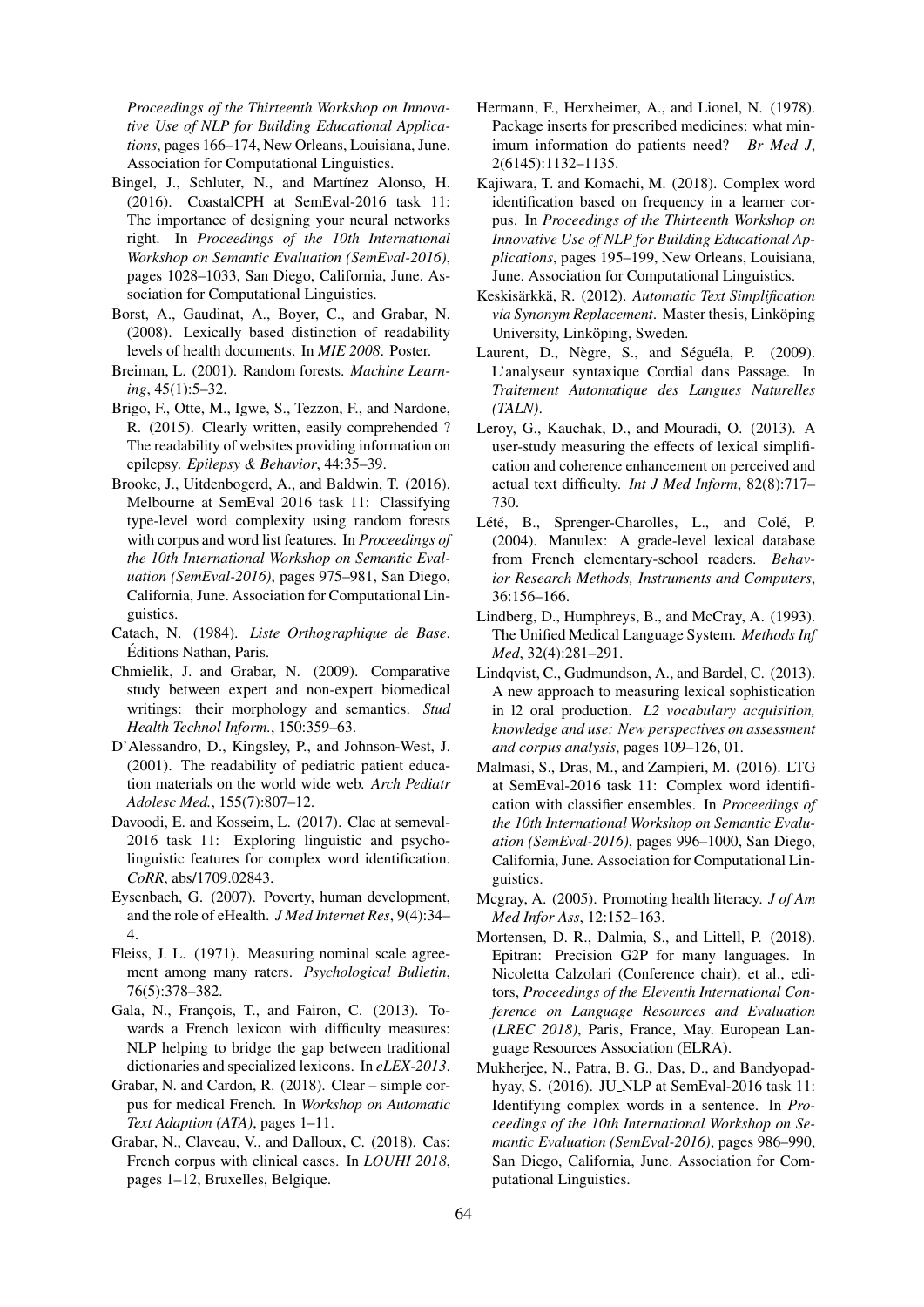- <span id="page-10-25"></span>New, B., Pallier, C., Ferrand, L., and Matos, R. (2001). Une base de données lexicales du français contemporain sur internet : Lexique//a lexical database for contemporary french : Lexique. *Annee Psychologique - ANNEE PSYCHOL*, 101:447–462, 01.
- <span id="page-10-23"></span>OCDE. (2015). *Guide de style de l'OCDE Troisieme ` edition: Troisi ´ eme ` edition ´* . OECD Publishing.
- <span id="page-10-5"></span>Oregon Practice Center. (2008). Barriers and drivers of health information technology use for the elderly, chronically ill, and underserved. Technical report, Agency for healthcare research and quality. Oregon Evidence-based Practice Center.
- <span id="page-10-8"></span>Paetzold, G. and Specia, L. (2016). SemEval 2016 task 11: Complex word identification. In *Proceedings of the 10th International Workshop on Semantic Evaluation (SemEval-2016)*, pages 560–569, San Diego, California, June. Association for Computational Linguistics.
- <span id="page-10-2"></span>Patel, V., Branch, T., and Arocha, J. (2002). Errors in interpreting quantities as procedures : The case of pharmaceutical labels. *Int Journ Med Inform*, 65(3):193–211.
- <span id="page-10-16"></span>Pedregosa, F., Varoquaux, G., Gramfort, A., Michel, V., Thirion, B., Grisel, O., Blondel, M., Prettenhofer, P., Weiss, R., Dubourg, V., Vanderplas, J., Passos, A., Cournapeau, D., Brucher, M., Perrot, M., and Duchesnay, E. (2011). Scikit-learn: Machine learning in Python. *Journal of Machine Learning Research*, 12:2825–2830.
- <span id="page-10-17"></span>Platt, J. C. (1998). Fast training of support vector machines using sequential minimal optimization. In *Advances in Kernel Methods - Support Vector Learning*. MIT Press.
- <span id="page-10-18"></span>Quinlan, J. (1993). *C4.5 Programs for Machine Learning*. Morgan Kaufmann, San Mateo, CA.
- <span id="page-10-20"></span>Ronzano, F., Abura'ed, A., Espinosa-Anke, L., and Saggion, H. (2016). TALN at SemEval-2016 task 11: Modelling complex words by contextual, lexical and semantic features. In *Proceedings of the 10th International Workshop on Semantic Evaluation (SemEval-2016)*, pages 1011–1016, San Diego, California, June. Association for Computational Linguistics.
- <span id="page-10-19"></span>Rosenblatt, F. (1958). The perceptron: a probabilistic model for information storage and organization in the brain. *Psychological Review*, 65(6):386–408.
- <span id="page-10-4"></span>Rudd, R., Moeykens, B., and Colton, T., (1999). *Annual Review of Adult Learning and Literacy*, page ch 5. NCSALL.
- <span id="page-10-13"></span>Rudell, A. P. (1993). Frequency of word usage and perceived word difficulty: Ratings of kuvera and francis words. *Behavior Research Methods, Instruments, & Computers*, 25:455–463.
- <span id="page-10-22"></span>Ruel, J., Kassi, B., Moreau, A., and Mbida-Mballa, S. (2011). *Guide de redaction pour une information ´ accessible*. Pavillon du Parc, Gatineau.
- <span id="page-10-15"></span>Shardlow, M., Evans, R., Paetzold, G. H., and Zampieri, M. (2021). SemEval-2021 task 1: Lex-

ical complexity prediction. In *Proceedings of the 15th International Workshop on Semantic Evaluation (SemEval-2021)*, pages 1–16, Online, August. Association for Computational Linguistics.

- <span id="page-10-10"></span>Shardlow, M. (2013). A comparison of techniques to automatically identify complex words. In *ACL Student Research Workshop*, pages 103–109.
- <span id="page-10-11"></span>Sheang, K. C. (2019). Multilingual complex word identification: Convolutional neural networks with morphological and linguistic features. In *Proceedings of the Student Research Workshop Associated with RANLP 2019*, pages 83–89, Varna, Bulgaria, September. INCOMA Ltd.
- <span id="page-10-24"></span>UNAPEI. (2019). *L'information pour tous*. UNAPEI.
- <span id="page-10-7"></span>Vajjala, S. and Meurers, D. (2015). Readability-based sentence ranking for evaluating text simplification. Technical report, Iowa State University.
- <span id="page-10-1"></span>Vander Stichele, R. (1999). Promises for a measurement breakthrough. In John Wiley & Sons, editor, *Drug regimen compliance. Issues in clinical trials and patient management*, pages 71–83. JM Metry and UA Meyer.
- <span id="page-10-0"></span>Vander Stichele, R. (2004). *Impact of written drug information in patient package inserts. Acceptance and benefit/risk perception*. Phd thesis, Ghent University, Ghent, Belgium.
- <span id="page-10-26"></span>Wani, N., Mathias, S., Gajjam, J. A., and Bhattacharyya, P. (2018). The whole is greater than the sum of its parts: Towards the effectiveness of voting ensemble classifiers for complex word identification. In *Proceedings of the Thirteenth Workshop on Innovative Use of NLP for Building Educational Applications*, pages 200–205, New Orleans, Louisiana, June. Association for Computational Linguistics.
- <span id="page-10-3"></span>Williams, M., Parker, R., Baker, D., Parikh, N., Pitkin, K., Coates, W., and Nurss, J. (1995). Inadequate functional health literacy among patients at two public hospitals. *JAMA*, 274(21):1677–1682.
- <span id="page-10-9"></span>Yimam, S. M., Biemann, C., Malmasi, S., Paetzold, G., Specia, L., Štajner, S., Tack, A., and Zampieri, M. (2018). A report on the complex word identification shared task 2018. In *Proceedings of the Thirteenth Workshop on Innovative Use of NLP for Building Educational Applications*, pages 66–78, New Orleans, Louisiana, June. Association for Computational Linguistics.
- <span id="page-10-14"></span>Zaharia, G.-E., Cercel, D.-C., and Dascalu, M. (2020). Cross-lingual transfer learning for complex word identification. *32nd International Conference on Tools with Artificial Intelligence (ICTAI), IEEE*, 10.
- <span id="page-10-21"></span>Zampieri, M., Tan, L., and Genabith, J. (2016). Macsaar at semeval-2016 task 11: Zipfian and character features for complex word identification. 01.
- <span id="page-10-12"></span>Zeng, Q. T., Kim, E., Crowell, J., and Tse, T. (2005). A text corpora-based estimation of the familiarity of health terminology. In *ISBMDA 2006*, pages 184– 92.
- <span id="page-10-6"></span>Zheng, W., Milios, E., and Watters, C. (2002). Filter-